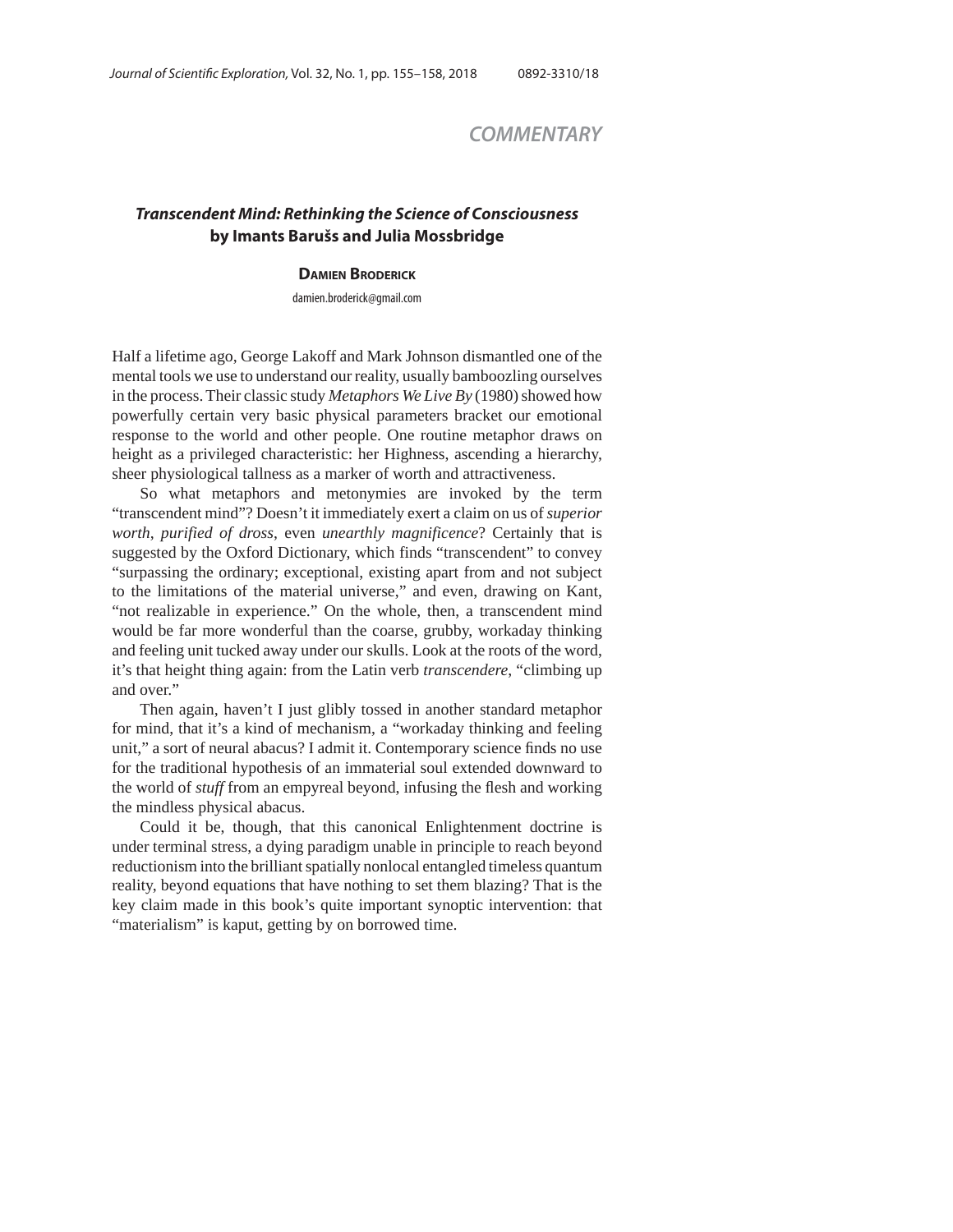But what is this materialism we need to climb up over to reach the heights of better understanding? Psychology professor Imants Barušs and neuroscientist Dr. Julia Mossbridge define it in a curiously antique way, as if the billiard-ball rules of Newton still ruled the roost, and relativity and quantum theory, force fields and energy exchanges, had not actually been increasingly in charge of our *Zeitgeist*, our *Weltanschauung*, for a century.

The billiard-ball or "materialist" universe, they note, is marked by six features: it is *scalable*, with the same laws governing everything; *deterministic*, with all activity utterly predictable; *objective*, since subjective observation can have no direct effect on matter; *reductive,* with even consciousness explainable by the formal dance of atoms; and dependent on *absolute space* and *invariant time.* "Each of these six prongs of historical materialism," the authors point out, "have been pretty much dismantled by now" (p. 8). Since this is indeed largely the case, and has been for many decades, they would seem to have removed the need for a book that argues the death of materialism. But they are poised for a bolder move than that: a call for its replacement by a reality not just *subject to* direct interventions by consciousness, but actually *made out of* consciousness (whatever that could mean). Indeed, this is how they end the book:

What if . . . consciousness of some sort is the fundamental substance of the universe and everything else is made out of consciousness? (p. 179) . . . that consciousness is the ultimate reality, that physical manifestation is the byproduct of the mental, that anomalous phenomena occur, that the other anomalous means of acquiring knowledge . . . such a position ends up being largely supported by the evidence that we have discussed in this book . . . We think consciousness has an aspect that is a deep reality that we might only be able to partially know conceptually. . . . we think it is likely to exist ontologically prior to space and time. . . . We speculate that consciousness creates physical manifestation through which it then expresses itself in stepped-down, accessible form. (p. 195)

Is this position identical to the philosophical approach known as panpsychism, which claims that consciousness is fundamental, an elementary property of living matter, not to be derived from any other source, as neuroscientist Christof Koch (2012) puts it? Yet some of its adherents see even panpsychism as a materialist viewpoint, in which consciousness is dispersed throughout all the matter of the cosmos, somehow congealing in certain suitably complex arrangements that are aware of the world around them and of their own internal workings, just like we are. Here we are told, by contrast, that "materialism is on its way out . . . it appears that panpsychism is on its way in" (p. 20).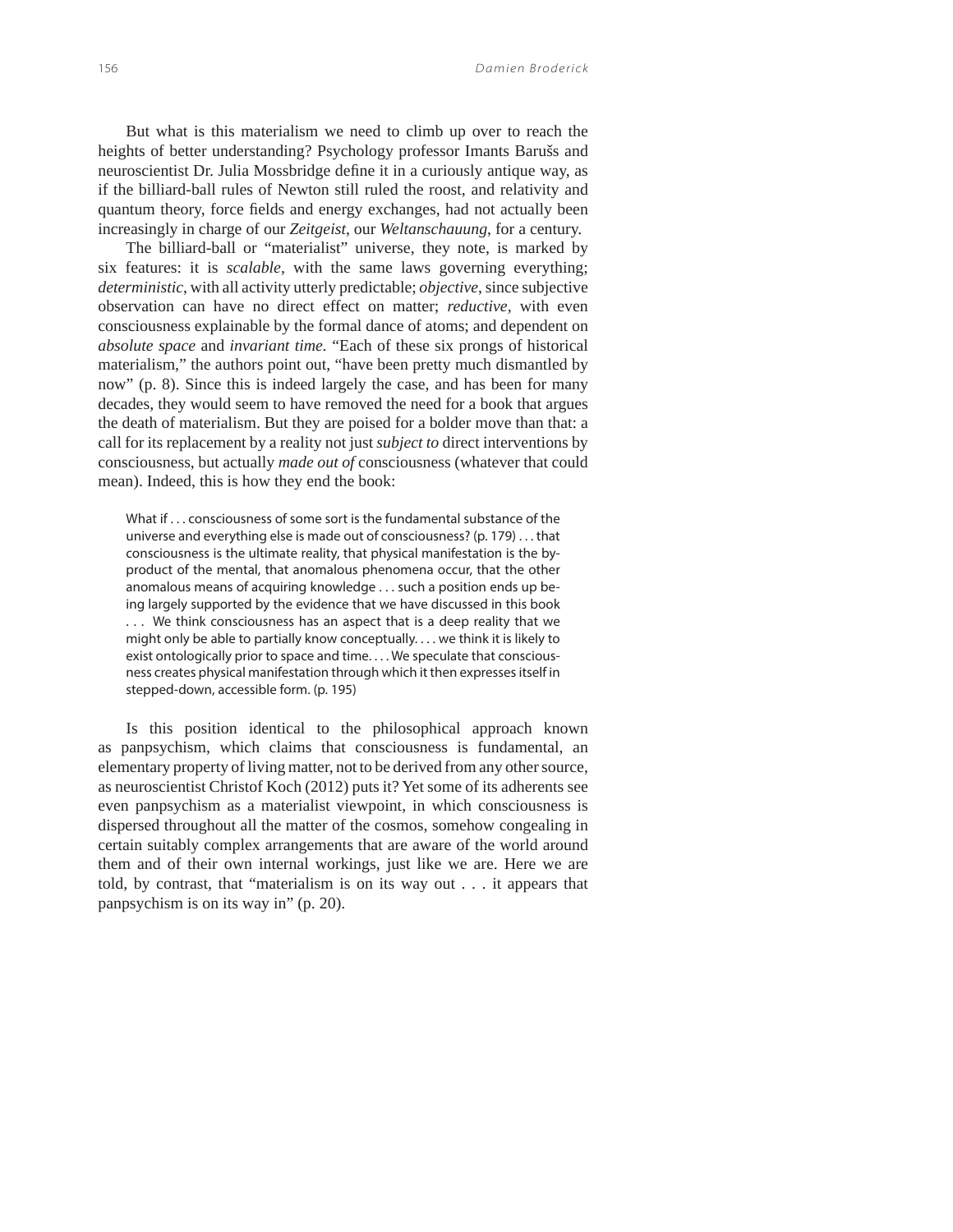In the recent astonishing book *Other Minds: The Octopus, the Sea, and The Deep Origins of Consciousness* (2016), philosophy professor Peter Godfrey-Smith mentions the opinion that "all living things have a modicum of subjective experience," a view, he says wryly, that "I don't regard as insane, but surely one that would need a lot of defense" (p. 79). When this theoretical possibility is taken to the extremes of panpsychism (*everything* is aware, at least a little bit, including quarks and leptons), I'm less forgiving; I do regard it as insane, or at least pragmatically useless and theoretically preposterous.



But Barušs and Mossbridge do not reach

their immaterialist conclusion from a desire to be interesting nor to *épater la bourgeoisie.* They provide a host of anomalies that remain verboten among most academics, notably the phenomena known in aggregate as psi: telepathy, clairvoyance, precognition, systemized remote viewing of events distant in time and space, presentiment instrument-registered by changes in physiological states not under the control of ordinary awareness and action.

I find this catalog of mysterious but statistically corroborated effects compelling (declaration of interest: Some of their references in this regard are drawn from the chapters written by expert experimenters for *Evidence for Psi*, edited by me and AI researcher Ben Goertzel). All of it seems to breach the boundaries of the known and accepted physical sciences, but none seems to me to require the ontological contortions needed to make consciousness (rather than, say, digestion or the ability to whistle Annie Laurie through a keyhole) the fundamental reality prior to time, space, information, and energy.

On the other hand, I am extremely skeptical of the anecdote offered by the authors (with suitable demurrals) in which one Thomaz Coutino purportedly had the ability to speed up biological processes, as if a local vortex of spacetime had wrapped itself around them. In one 1982 instance, witnessed by a psychiatrist, a physician, a judge, and the American journalist Gary Richman, and recorded by seven black-and-white photographs, Thomaz entered an altered state of consciousness and, one after another, held 15 newly purchased eggs to his forehead, cracked them open, spilled the contents into a flat bowl.